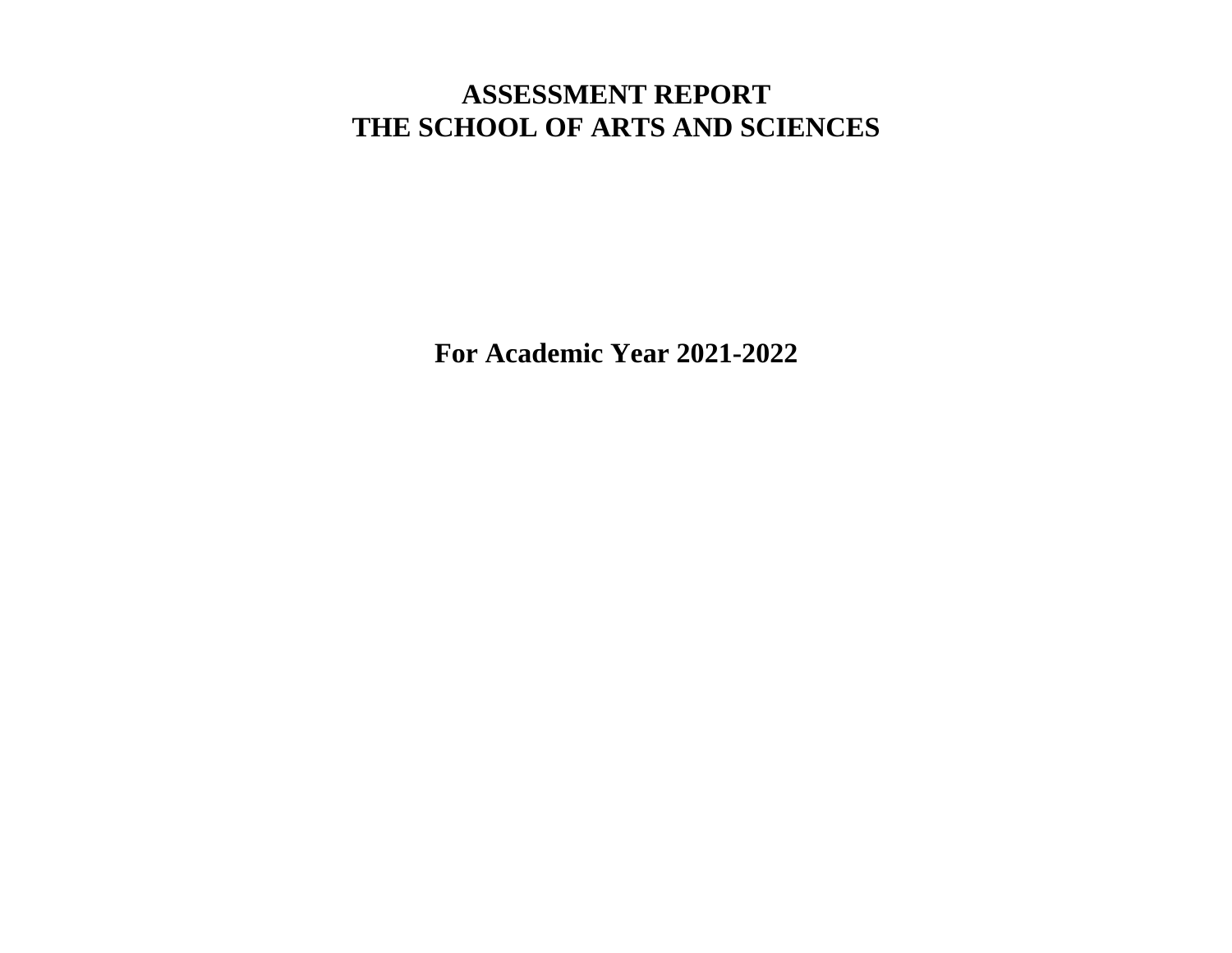# **EVALUATION SCALE**

The evaluation scale below should be used to complete the report.

| 5<br>$(A+, A, A-)$              | Work is excellent/demonstrates mastery of material and strong commitment to learning it/work would stand out even among<br>work of students at other colleges |
|---------------------------------|---------------------------------------------------------------------------------------------------------------------------------------------------------------|
| 4<br>$(B+, B, B-)$              | Work is generally above average but may contain some characteristics of mediocrity                                                                            |
| 3<br>$(C+, C, C-)$              | Work is acceptable but consistently demonstrates the student's need for further instruction, study, practice, and/or<br>commitment                            |
| $\overline{2}$<br>$(D+, D, D-)$ | Work is mostly below average but may demonstrate potential in places                                                                                          |
|                                 | Work is mostly below average and lacks indication of potential for performance at a high level                                                                |
| (F)                             | <b>or</b>                                                                                                                                                     |
|                                 | or work is far below average and indicative of serious challenges in both the classroom and the career setting                                                |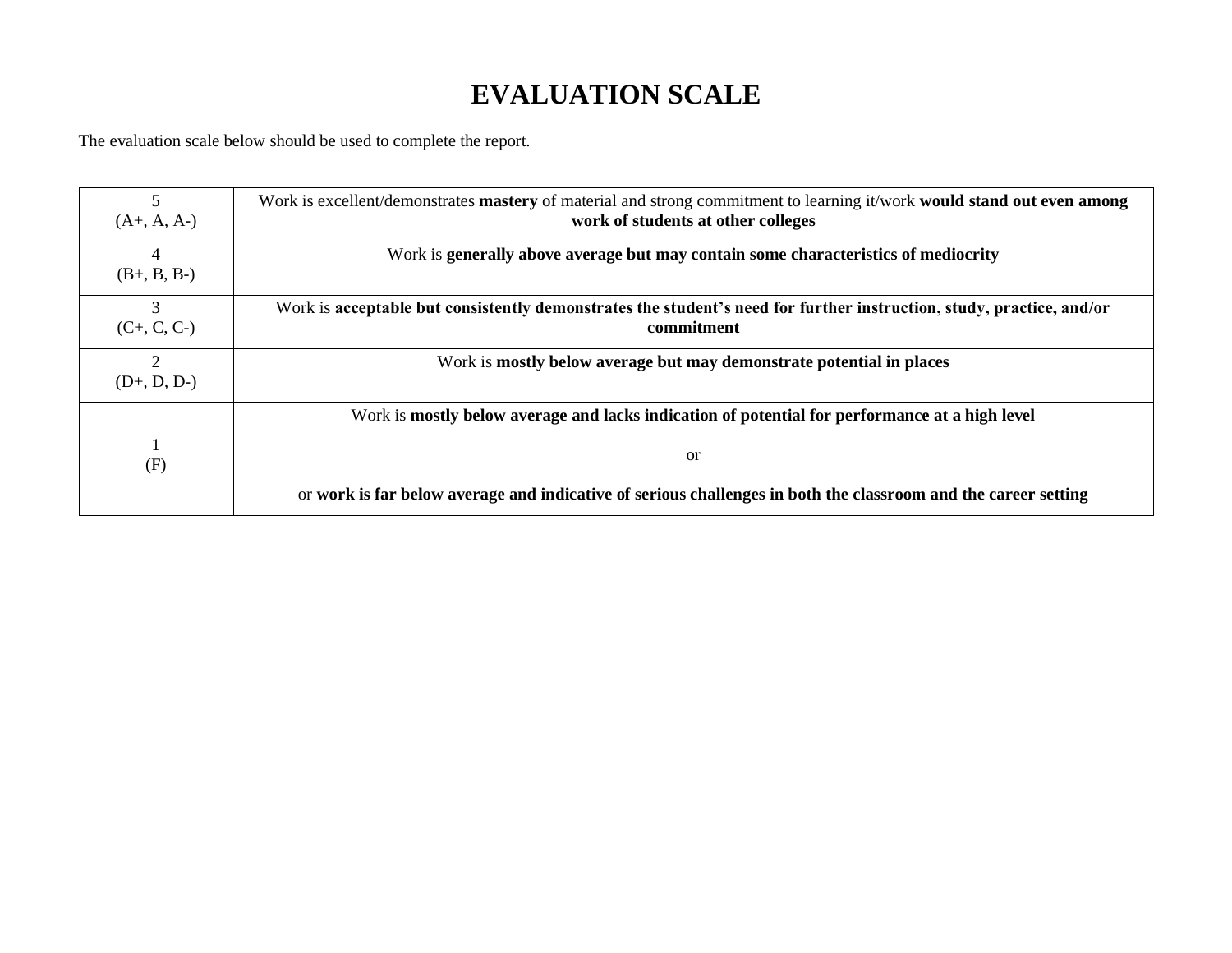### **Assessment of Mission and Institutional Objectives by Program**

(Refer to Mission Assessment in each program report and be sure to weight each average according to the number students assessed in each program. Weighting formulas will differ each year.)

| Program                                                    | <b>Average 1–5 Score Related to</b><br>The Primacy of Christ /                                   |                           | <b>Average 1–5 Score Related to</b><br>The Priority of Scripture /                               |                              | <b>Average 1–5 Score Related to</b><br>The Pursuit of Truth /                                    |                                         |                              | <b>Average 1–5 Score Related to</b><br>The Practice of Wisdom /                                  |                                  |                              |                           |                                |
|------------------------------------------------------------|--------------------------------------------------------------------------------------------------|---------------------------|--------------------------------------------------------------------------------------------------|------------------------------|--------------------------------------------------------------------------------------------------|-----------------------------------------|------------------------------|--------------------------------------------------------------------------------------------------|----------------------------------|------------------------------|---------------------------|--------------------------------|
|                                                            | (# of Unique Students Assessed<br>Toward Objective [Not # of<br><b>Total Assessment Points])</b> |                           | (# of Unique Students Assessed<br>Toward Objective [Not # of<br><b>Total Assessment Points])</b> |                              | (# of Unique Students Assessed<br>Toward Objective [Not # of<br><b>Total Assessment Points])</b> |                                         |                              | (# of Unique Students Assessed<br>Toward Objective [Not # of<br><b>Total Assessment Points])</b> |                                  |                              |                           |                                |
|                                                            | <b>This</b><br>Year<br>21-22                                                                     | Last<br>Year<br>$20 - 21$ | Two<br><b>Years Ago</b><br>$19 - 20$                                                             | <b>This</b><br>Year<br>21-22 | Last<br>Year<br>$20 - 21$                                                                        | Two<br><b>Years</b><br>Ago<br>$19 - 20$ | <b>This</b><br>Year<br>21-22 | Last<br>Year<br>$20 - 21$                                                                        | Two<br>Years<br>Ago<br>$19 - 20$ | <b>This</b><br>Year<br>21-22 | Last<br>Year<br>$20 - 21$ | Two<br>Years<br>Ago<br>$19-20$ |
| <b>Biology</b>                                             | 4.26(19)                                                                                         | 5(1)                      | 5(6)                                                                                             | 4.26(19)                     | 5(1)                                                                                             | 5(6)                                    | 4.4(30)                      | 5(1)                                                                                             | 5(6)                             | 4.28(25)                     | 5(1)                      | 5(6)                           |
| <b>Biochemistry</b>                                        | 5(1)                                                                                             | 4(3)                      | N/A                                                                                              | 5(1)                         | 4(3)                                                                                             | N/A                                     | 5(1)                         | 3.2(12)                                                                                          | 4.7(19)                          | 5(1)                         | 4(3)                      | 4.8(5)                         |
| <b>Chemistry</b>                                           | 4(1)                                                                                             | 5(3)                      | N/A                                                                                              | 4(1)                         | 5(3)                                                                                             | N/A                                     | 4.47(16)                     | 3.9(11)                                                                                          | 4.8(4)                           | 4.33(6)                      | 5(3)                      | 5(1)                           |
| <b>Criminal</b><br><b>Justice</b> (moved<br>to CESB)       | N/A                                                                                              | Not<br>Applicable         | N/A                                                                                              | N/A                          | <b>Not</b><br>Applicable                                                                         | N/A                                     | N/A                          | <b>Not</b><br>Applicable                                                                         | N/A                              | N/A                          | <b>Not</b><br>Applicable  | N/A                            |
| <b>English</b>                                             | 4.5(6)                                                                                           | 3(1)                      | 4(8)                                                                                             | 4.5(6)                       | 3(1)                                                                                             | 4(8)                                    | 4.43(12)                     | 4.5(17)                                                                                          | 4.3(20)                          | 4.42(10)                     | 4(2)                      | 4(12)                          |
| <b>General Science</b>                                     | N/A                                                                                              | ${\bf N} /$               | N/A                                                                                              |                              | N/A                                                                                              | N/A                                     |                              | N/A                                                                                              | N/A                              |                              | N/A                       | N/A                            |
| <b>History &amp;</b><br><b>Political</b><br><b>Science</b> | 4.87(15)                                                                                         | 5(9)                      | 4.42(28)                                                                                         | 4.63(16)                     | 5(9)                                                                                             | 4.63(20)                                | 4.77(35)                     | 4.5(12)                                                                                          | 4.38(38)                         | 4.78(9)                      | 5(9)                      | 4.76(13)                       |
| <b>Letters</b>                                             | 5(15)                                                                                            | n/a                       | n/a                                                                                              | 5(24)                        | n/a                                                                                              | n/a                                     | 4.82(47)                     | n/a                                                                                              | n/a                              | 4.82(47)                     | n/a                       | n/a                            |
| <b>Mathematics</b>                                         | 4.8(1)                                                                                           | 5(2)                      | 5(1)                                                                                             | 4.8(1)                       | 5(2)                                                                                             | 5(1)                                    | 3.95(6)                      | 4.77(12)                                                                                         | 4.27(14)                         | 4.9(3)                       | 4.79(8)                   | 4.38(35)                       |
| <b>Music</b><br><b>Performance</b>                         | N/A                                                                                              | <b>Not</b><br>Applicable  | N/A                                                                                              | N/A                          | <b>Not</b><br>Applicable                                                                         | N/A                                     | N/A                          | <b>Not</b><br>Applicable                                                                         | N/A                              | N/A                          | <b>Not</b><br>Applicable  | N/A                            |
| <b>Music Business</b>                                      | N/A                                                                                              | N/A                       | $\rm N/A$                                                                                        | N/A                          | N/A                                                                                              | N/A                                     | 4.6(7)                       | 4.8(9)                                                                                           | $\rm N/A$                        | 5(2)                         | 5(1)                      | N/A                            |
| Psychology                                                 | 4(9)                                                                                             | 4.3(55)                   | 4.1(10)                                                                                          | N/A                          | 4.8(14)                                                                                          | n/a                                     | 4.16(25)                     | 4.3(82)                                                                                          | 3.95(52)                         | 4(9)                         | 4.7(25)                   | 3.5(19)                        |
| <b>Worship Arts</b>                                        | N/A                                                                                              | N/A                       | N/A                                                                                              | N/A                          | n/a                                                                                              | N/A                                     | N/A                          | n/a                                                                                              | N/A                              | N/A                          | n/a                       | N/A                            |
| <b>Digital Cinema</b>                                      | 3.9(7)                                                                                           | 5(2)                      | N/A                                                                                              | 5(3)                         | N/A                                                                                              | 5(2)                                    | 4.66(3)                      | N/A                                                                                              | 5(3)                             | 5(3)                         | 3.5(2)                    | N/A                            |
| <b>Graphic Design</b><br>& Strategy                        | 4(12)                                                                                            | N/A                       | N/A                                                                                              | 5(3)                         | N/A                                                                                              | 5(1)                                    | 4.66(3)                      | N/A                                                                                              | 5(1)                             | 5(3)                         | 5(1)                      | N/A                            |
| Communication<br>Arts (Dig<br><b>Media Mkting</b> )        | n/a                                                                                              | N/A                       | N/A                                                                                              | n/a                          | N/A                                                                                              | N/A                                     | n/a                          | N/A                                                                                              | N/A                              | 4.66(3)                      | N/A                       | N/A                            |
| Writing &<br>Editing                                       | 5(2)                                                                                             | N/A                       | 4(1)                                                                                             | 5(2)                         | N/A                                                                                              | 4(1)                                    | 5(4)                         | 4.8(13)                                                                                          | 4.6(3)                           | 5(4)                         | N/A                       | 4(2)                           |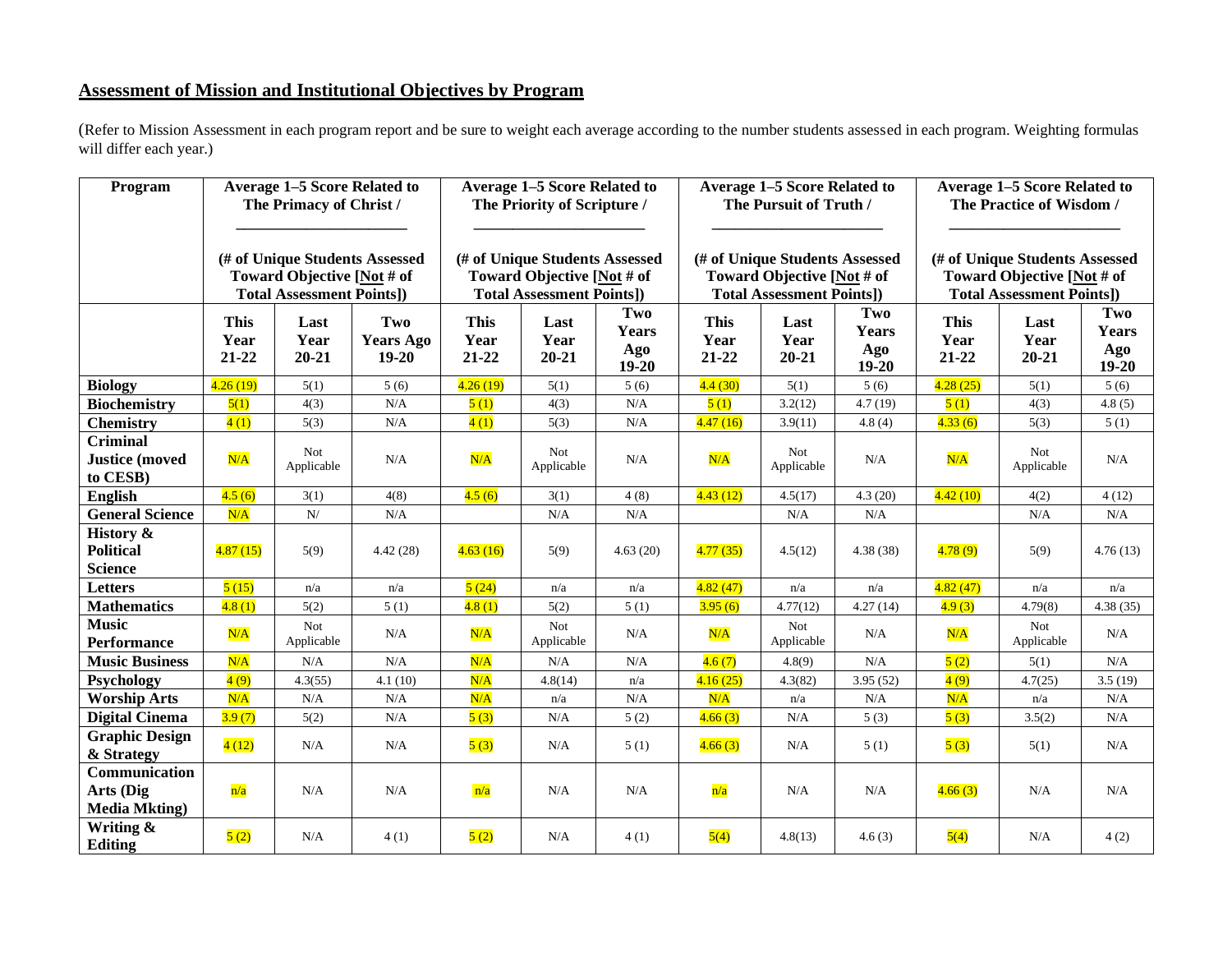| <b>Overall</b>  |             |     |     |             |     |     |             |     |     |      |     |     |
|-----------------|-------------|-----|-----|-------------|-----|-----|-------------|-----|-----|------|-----|-----|
| <b>Weighted</b> | <b>4.45</b> | 4.4 | 4.4 | <u>4.69</u> | 4.8 | 4.6 | <u>4.57</u> | 4.3 | 4.3 | 4.61 | 4.0 | 4.5 |
| <b>Average</b>  |             |     |     |             |     |     |             |     |     |      |     |     |

### **Summary of Assessment of Mission and Institutional Objectives**

(Overall Weighted Averages from Previous Page)

| <b>MISSION ELEMENTS</b>                                                                | <b>Average Score on</b><br>Artifact(s)<br>$21 - 22$ | <b>Average Score on</b><br><b>Artifact(s) from Report 1</b><br><b>Cycle Prior</b><br>$20 - 21$ | <b>Average Score on</b><br><b>Artifact(s) from Report 2</b><br><b>Cycles Prior</b><br>$19 - 20$ |
|----------------------------------------------------------------------------------------|-----------------------------------------------------|------------------------------------------------------------------------------------------------|-------------------------------------------------------------------------------------------------|
| Average 1-5 number for all program objectives relating to The Primacy<br>of Christ     | 4.45                                                | 4.4                                                                                            | 4.4                                                                                             |
| Average 1-5 number for all program objectives relating to The Priority<br>of Scripture | 4.69                                                | 4.8                                                                                            | 4.6                                                                                             |
| Average 1-5 number for all program objectives relating to The Pursuit<br>of Truth      | 4.57                                                | 4.3                                                                                            | 4.3                                                                                             |
| Average 1-5 number for all program objectives relating to The Practice<br>of Wisdom    | 4.61                                                | 4.6                                                                                            | 4.3                                                                                             |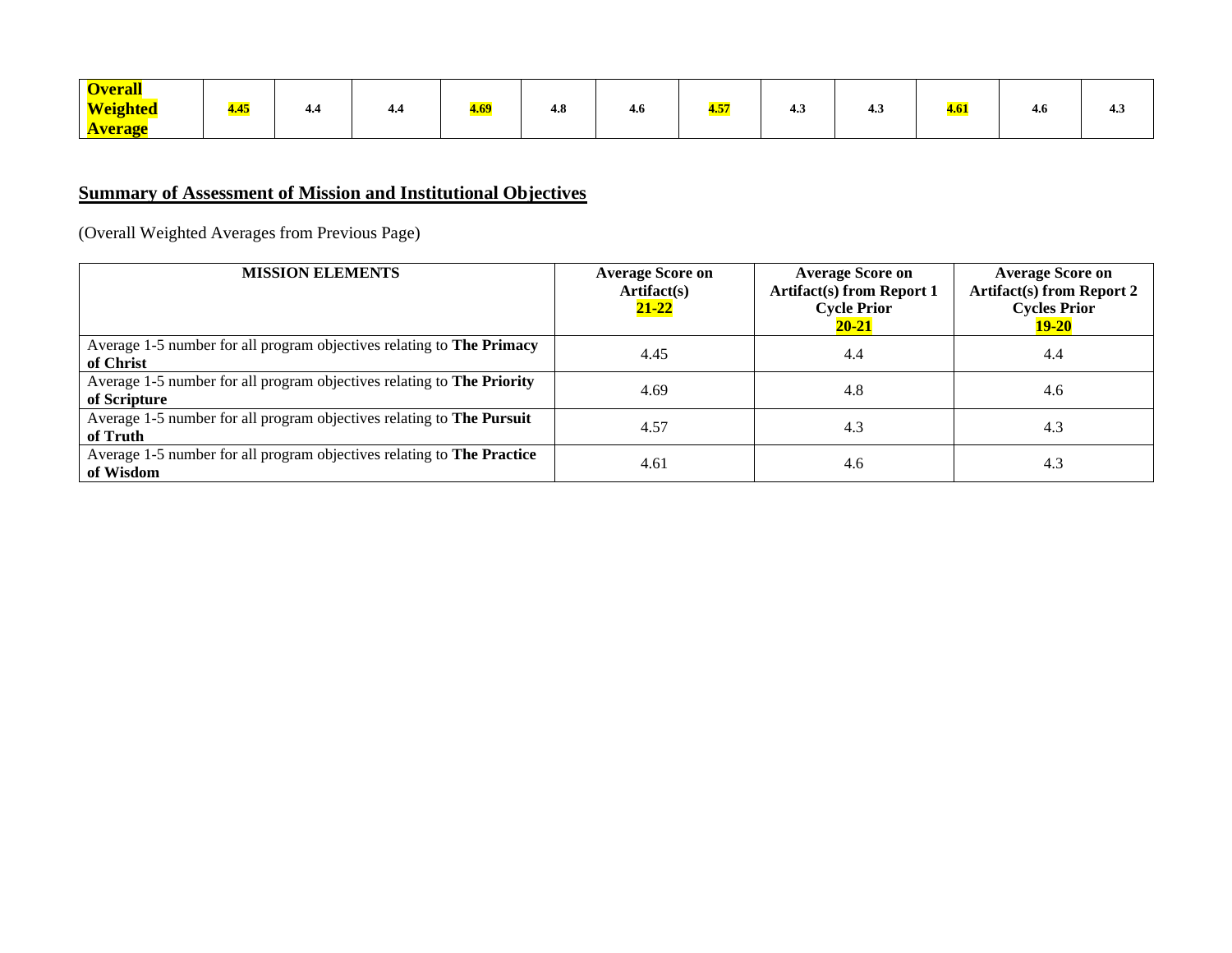### **Strengths and Areas for Improvement**

**Strengths** 

| A                                                                                                                                                                                                                                                                                                                                                  | $\bf{B}$                                                                                                  | $\mathbf C$                                                                                                                                        |
|----------------------------------------------------------------------------------------------------------------------------------------------------------------------------------------------------------------------------------------------------------------------------------------------------------------------------------------------------|-----------------------------------------------------------------------------------------------------------|----------------------------------------------------------------------------------------------------------------------------------------------------|
| Mission Element & Institutional Objective                                                                                                                                                                                                                                                                                                          | Place an "X" in the box if this year's<br>overall 1-5 score related to the<br>objective is 4.2 or higher. | List the names of any programs for<br>which this year's 1-5 score related to<br>the objective is 4.2 or higher.                                    |
| 1. The Primacy of Christ<br>as the incarnate Son of God, the Alpha and the Omega, the Beginning and the<br>End, who is the lens for all learning and the lord of our daily lives<br>Prompt those inside and outside the institution to respond to the call of Christ<br>and strive for a personal relationship with Triune God: Creator, Redeemer, | X                                                                                                         | <b>Biology</b><br>Biochemistry<br>Digital Cinema<br>English<br>Graphic Design and Strategy<br>History<br><b>Mathematics</b><br>Writing and Editing |
| and Comforter, advancing the ministry of the Wesleyan Church.                                                                                                                                                                                                                                                                                      |                                                                                                           | Letters                                                                                                                                            |
| 2. Priority of Scripture<br>as the inerrant and authoritative written Word of God that guides us in all matters<br>of faith, learning, and living.<br>Promote knowledge of the Bible as the inerrant word of God.                                                                                                                                  | X                                                                                                         | <b>Biology</b><br>Biochemistry<br>English<br>History<br>Mathematics<br>Writing and Editing<br>Letters                                              |
| 3. The Pursuit of Truth<br>as an objective, attainable reality grounded in the person and example of Jesus<br>Christ and anchored in the Bible.<br>Develop intellectual poise, creative thinking, cultural appreciation, and field-of-<br>study knowledge in students.                                                                             | X                                                                                                         | Biology<br>Biochemistry<br>Chemistry<br>English<br>History<br><b>Music Business</b><br>Writing and Editing<br>Letters                              |
| 4. The Practice of Wisdom<br>as the goal for all members of the university community, who work to promote<br>healing and wholeness in a broken culture and hurting world.                                                                                                                                                                          | $\mathbf X$                                                                                               | <b>Biology</b><br>Biochemistry<br>Chemistry<br>Digital Cinema                                                                                      |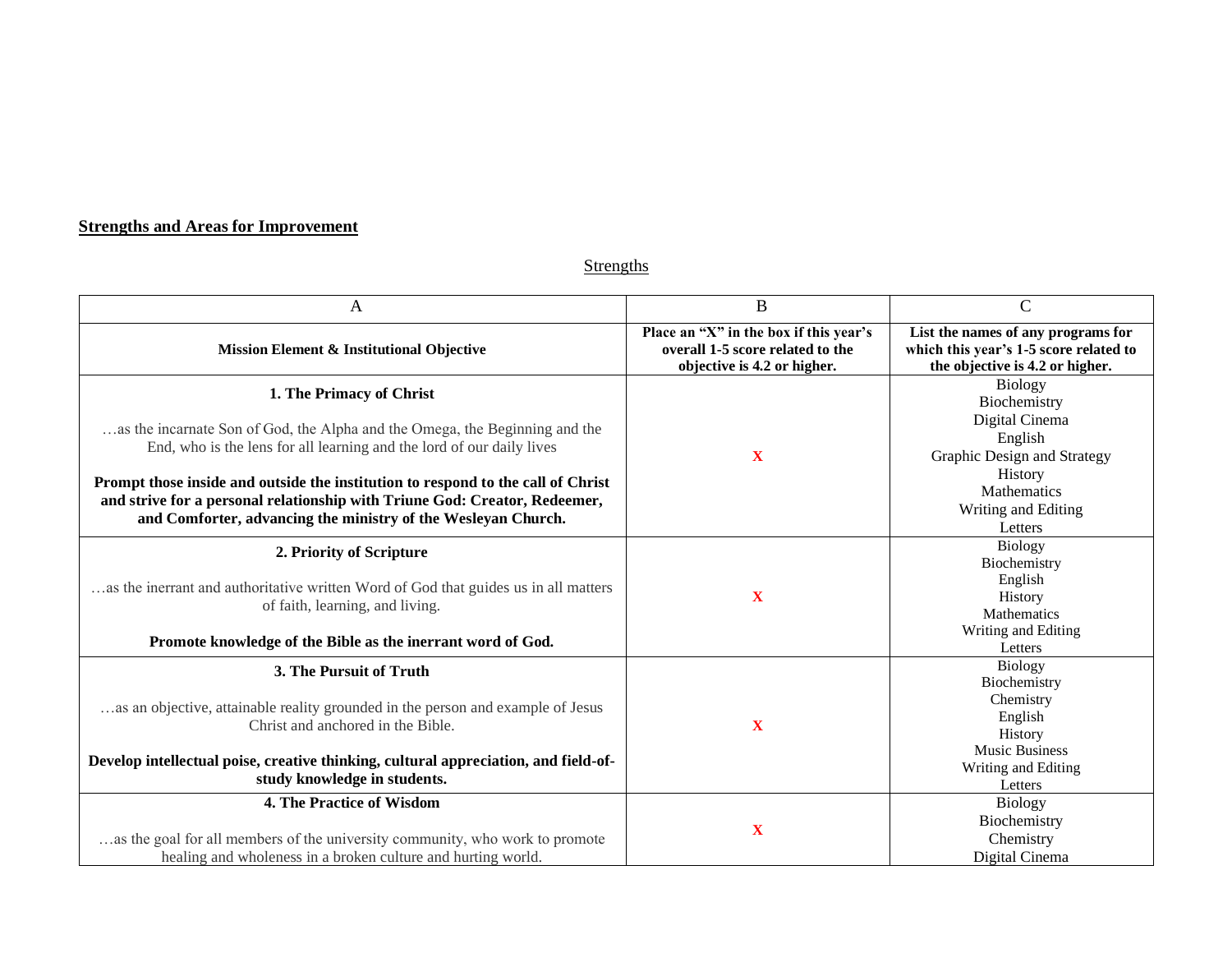|                                                                         | Digital Media Marketing     |
|-------------------------------------------------------------------------|-----------------------------|
| Provoke the demonstration of social conscience, responsible exercise of | English                     |
| freedom, and commitment of service to others; demonstrate faithful      | Graphic Design and Strategy |
| stewardship.                                                            | History                     |
|                                                                         | <b>Mathematics</b>          |
|                                                                         | <b>Music Business</b>       |
|                                                                         | Writing and Editing         |
|                                                                         | Letters                     |
|                                                                         |                             |

### Areas for Improvement

| A                                                                                                                                                    | B                                                                                                         | $\mathbf C$                                                                                                      |
|------------------------------------------------------------------------------------------------------------------------------------------------------|-----------------------------------------------------------------------------------------------------------|------------------------------------------------------------------------------------------------------------------|
| <b>Mission Element &amp; Institutional Objective</b>                                                                                                 | Place an "X" in the box if this year's<br>overall 1-5 score related to the<br>objective is lower than 3.5 | List the names of any programs for<br>which this year's 1-5 score related to<br>the objective is lower than 3.5. |
| 1. The Primacy of Christ                                                                                                                             |                                                                                                           |                                                                                                                  |
| as the incarnate Son of God, the Alpha and the Omega, the Beginning and the<br>End, who is the lens for all learning and the lord of our daily lives |                                                                                                           |                                                                                                                  |
| Prompt those inside and outside the institution to respond to the call of Christ                                                                     |                                                                                                           |                                                                                                                  |
| and strive for a personal relationship with Triune God: Creator, Redeemer,<br>and Comforter, advancing the ministry of the Wesleyan Church.          |                                                                                                           |                                                                                                                  |
| 2. Priority of Scripture                                                                                                                             |                                                                                                           |                                                                                                                  |
| as the inerrant and authoritative written Word of God that guides us in all matters<br>of faith, learning, and living.                               |                                                                                                           |                                                                                                                  |
| Promote knowledge of the Bible as the inerrant word of God.                                                                                          |                                                                                                           |                                                                                                                  |
| 3. The Pursuit of Truth                                                                                                                              |                                                                                                           |                                                                                                                  |
| as an objective, attainable reality grounded in the person and example of Jesus<br>Christ and anchored in the Bible.                                 |                                                                                                           |                                                                                                                  |
| Develop intellectual poise, creative thinking, cultural appreciation, and field-of-<br>study knowledge in students.                                  |                                                                                                           |                                                                                                                  |
| 4. The Practice of Wisdom                                                                                                                            |                                                                                                           |                                                                                                                  |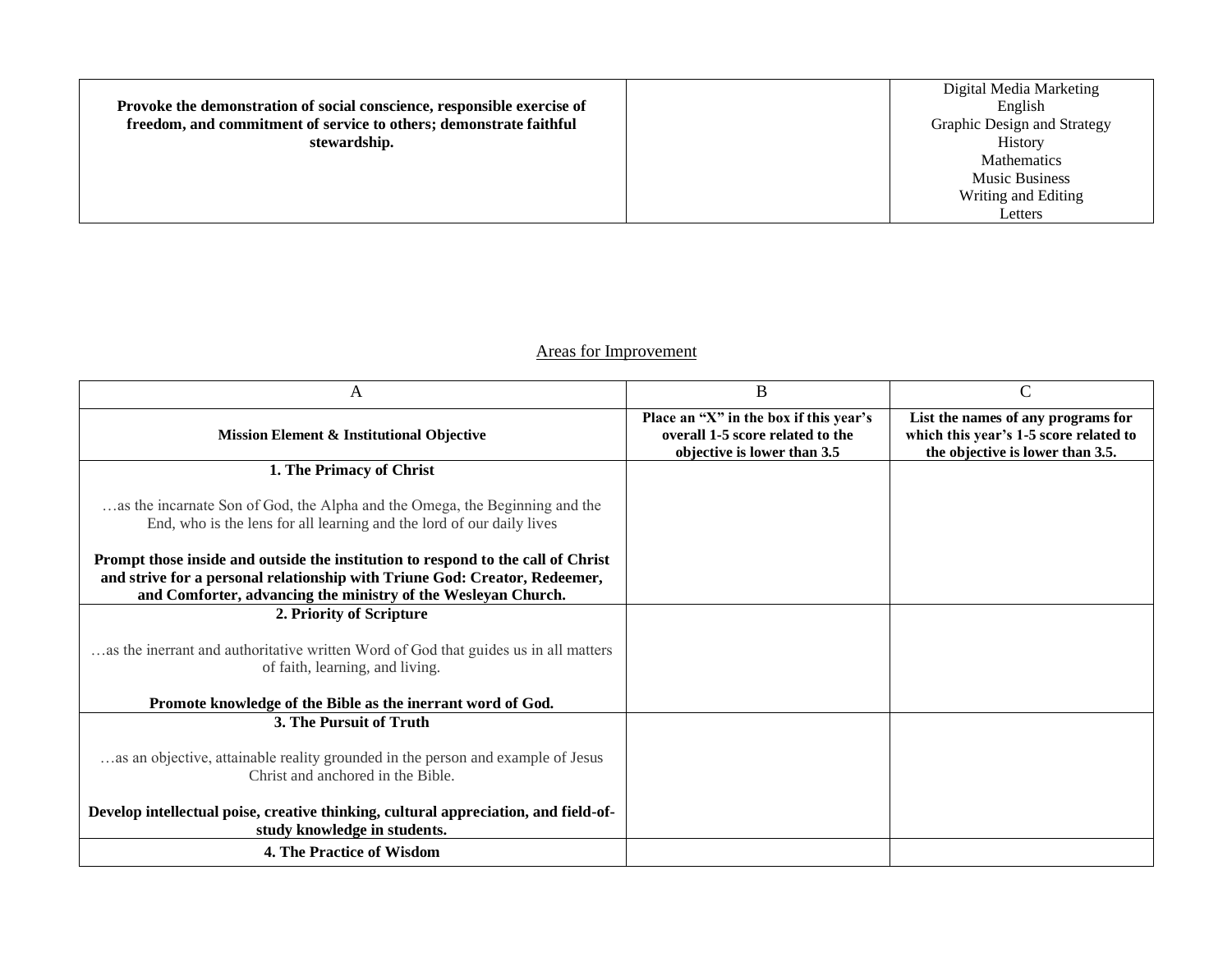| as the goal for all members of the university community, who work to promote<br>healing and wholeness in a broken culture and hurting world. |  |
|----------------------------------------------------------------------------------------------------------------------------------------------|--|
| Provoke the demonstration of social conscience, responsible exercise of                                                                      |  |
| freedom, and commitment of service to others; demonstrate faithful                                                                           |  |
| stewardship.                                                                                                                                 |  |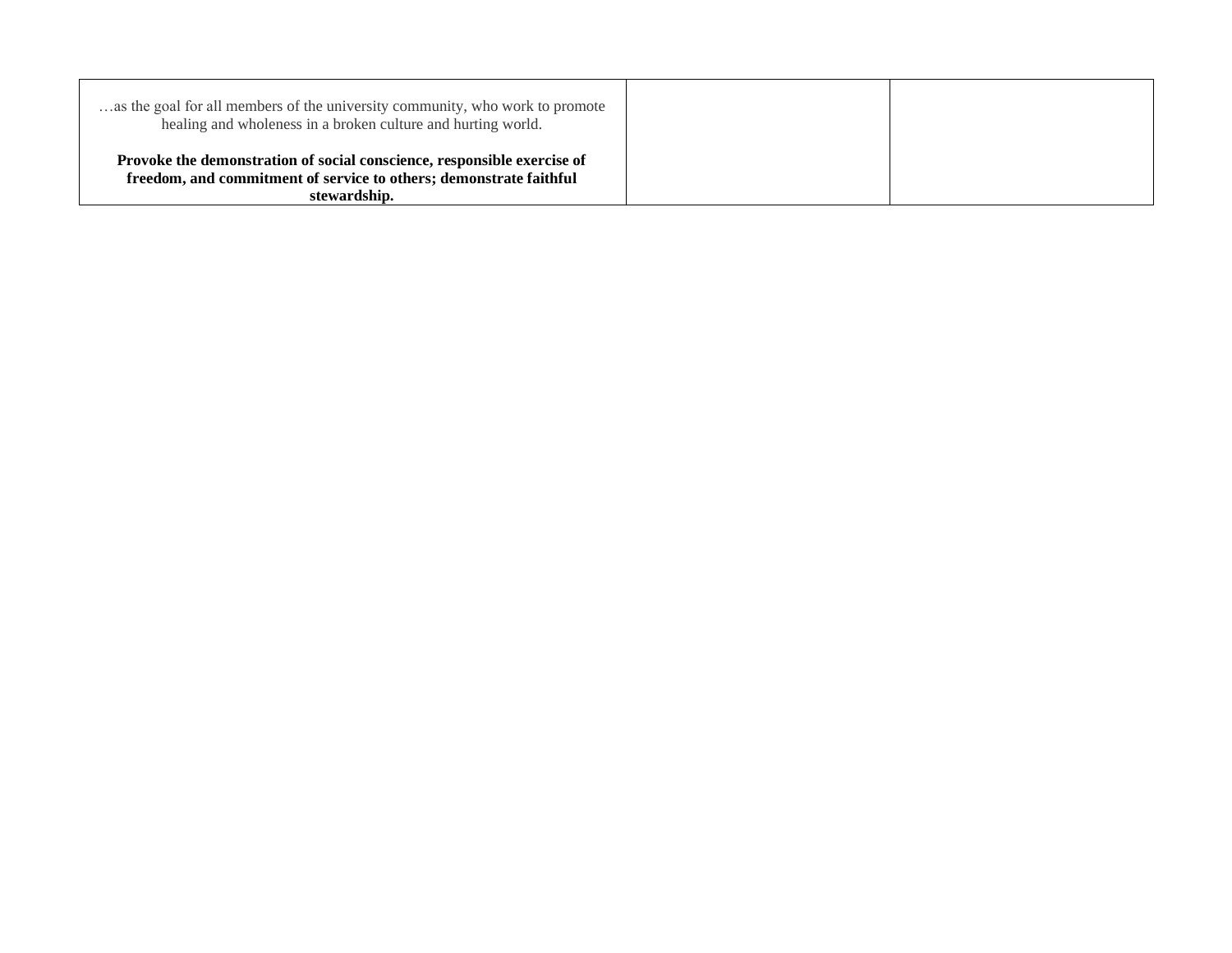### **Narrative Response to/Analysis of Mission and Institutional-Objectives Assessment (Optional)**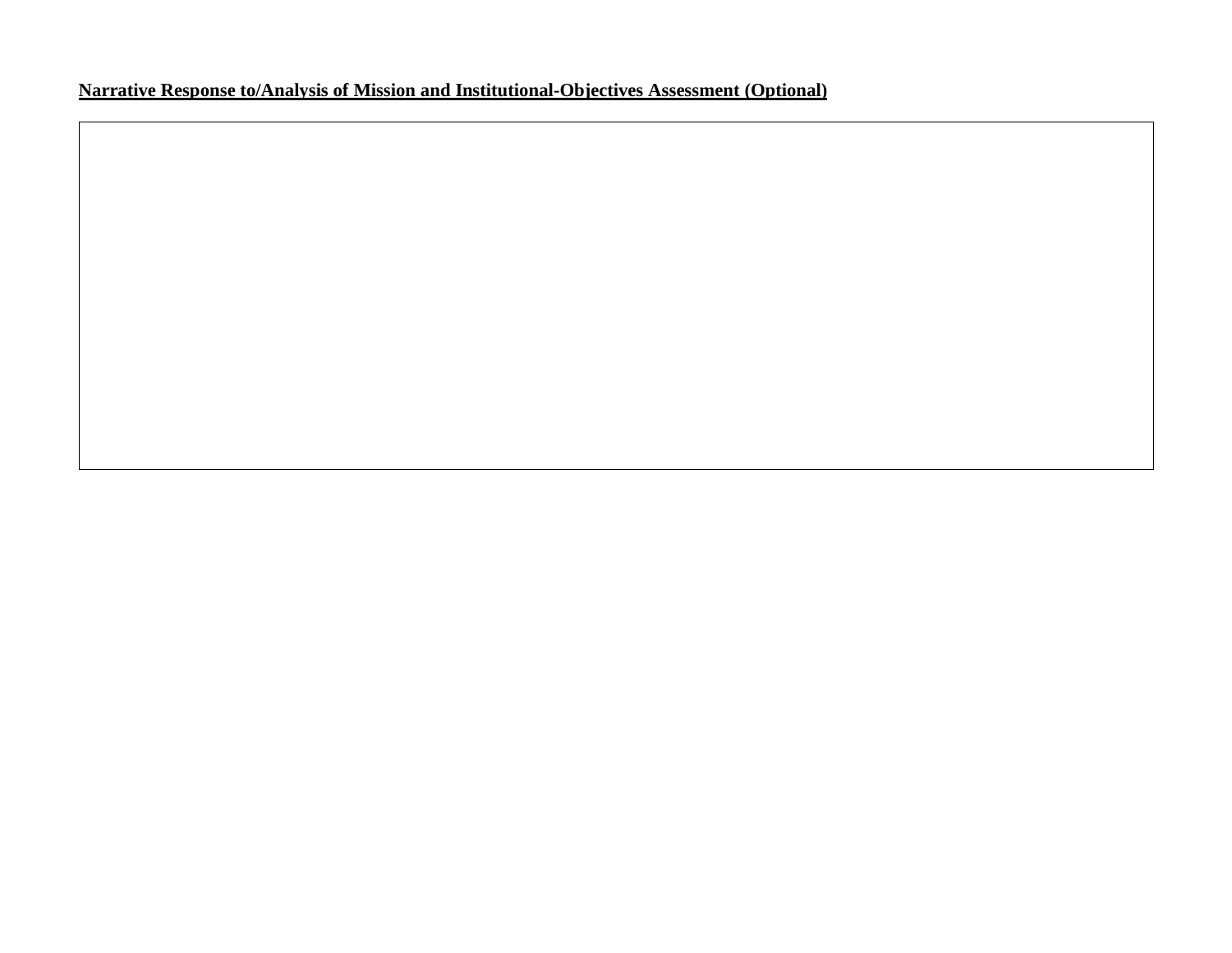### **Continuous Program Improvement Plan**

| List any<br>programs that<br>were marked for<br>the Areas of<br>Improvement<br>table above. | What are the specific<br>$program\ objective(s)$<br>associated with the area<br>of improvement? | Which aspect $(s)$ of the<br><b>OKWU</b> mission is<br>associated with the<br>area of improvement? | What is the plan for<br>strengthening curricula and/or<br>student performance related to<br>these mission<br>elements/objectives? |
|---------------------------------------------------------------------------------------------|-------------------------------------------------------------------------------------------------|----------------------------------------------------------------------------------------------------|-----------------------------------------------------------------------------------------------------------------------------------|
|                                                                                             |                                                                                                 |                                                                                                    |                                                                                                                                   |
|                                                                                             |                                                                                                 |                                                                                                    |                                                                                                                                   |
|                                                                                             |                                                                                                 |                                                                                                    |                                                                                                                                   |
|                                                                                             |                                                                                                 |                                                                                                    |                                                                                                                                   |
|                                                                                             |                                                                                                 |                                                                                                    |                                                                                                                                   |
|                                                                                             |                                                                                                 |                                                                                                    |                                                                                                                                   |

Mission Elements/Institutional Objectives

### **Update on Continuous Program Improvement Efforts**

### Mission Elements/Institutional Objectives

| List any<br>programs from<br>the previous | What were the specific<br>program objective(s)<br>associated with the | Which aspect $(s)$ of the<br><b>OKWU</b> mission is<br>associated with the area | Please provide an update on<br>student performance related to<br>each program. Were suggested |
|-------------------------------------------|-----------------------------------------------------------------------|---------------------------------------------------------------------------------|-----------------------------------------------------------------------------------------------|
| year that were                            | area of improvement?                                                  | of improvement?                                                                 | changes implemented? Did scores                                                               |
| marked as Areas                           |                                                                       |                                                                                 | increase? Decrease?                                                                           |
| of Improvement.                           |                                                                       |                                                                                 |                                                                                               |
| <b>Biochemistry</b>                       | 1. Demonstrate a sound                                                | <b>Pursuit of Truth</b>                                                         | Intervention was successful; score                                                            |
| 2020-2021                                 | understanding of                                                      |                                                                                 | raised                                                                                        |
|                                           | inorganic, organic, and                                               |                                                                                 |                                                                                               |
|                                           | analytical chemistry as                                               |                                                                                 |                                                                                               |
|                                           | presented in standard                                                 |                                                                                 |                                                                                               |
|                                           | undergraduate                                                         |                                                                                 |                                                                                               |
|                                           | textbooks.                                                            |                                                                                 |                                                                                               |
|                                           | 2. Demonstrate a basic                                                | <b>Pursuit of Truth</b>                                                         | Intervention was successful; score                                                            |
|                                           | understanding of the                                                  |                                                                                 | raised                                                                                        |
|                                           | concepts of cell                                                      |                                                                                 |                                                                                               |
|                                           | structure and function,                                               |                                                                                 |                                                                                               |
|                                           | and classical and                                                     |                                                                                 |                                                                                               |
|                                           | molecular genetics.                                                   |                                                                                 |                                                                                               |
| <b>Chemistry</b>                          | 1. Demonstrate a sound                                                | <b>Pursuit of Truth</b>                                                         | In the future, the test will be split                                                         |
| 2020-2021                                 | understanding of the                                                  |                                                                                 | the test into three parts:                                                                    |
|                                           | foundational principles                                               |                                                                                 | inorganic/analytical section will be                                                          |
|                                           | of inorganic, organic,                                                |                                                                                 | given towards the end of Analytical                                                           |
|                                           | analytical, and physical                                              |                                                                                 | Chemistry, the organic section will                                                           |
|                                           | chemistry as presented                                                |                                                                                 | be given towards the end of organic                                                           |
|                                           | in standard                                                           |                                                                                 | chemistry 2, and the physical                                                                 |
|                                           | undergraduate                                                         |                                                                                 | section given towards the end of                                                              |
|                                           | textbooks.                                                            |                                                                                 | physical chemistry 2.—the course                                                              |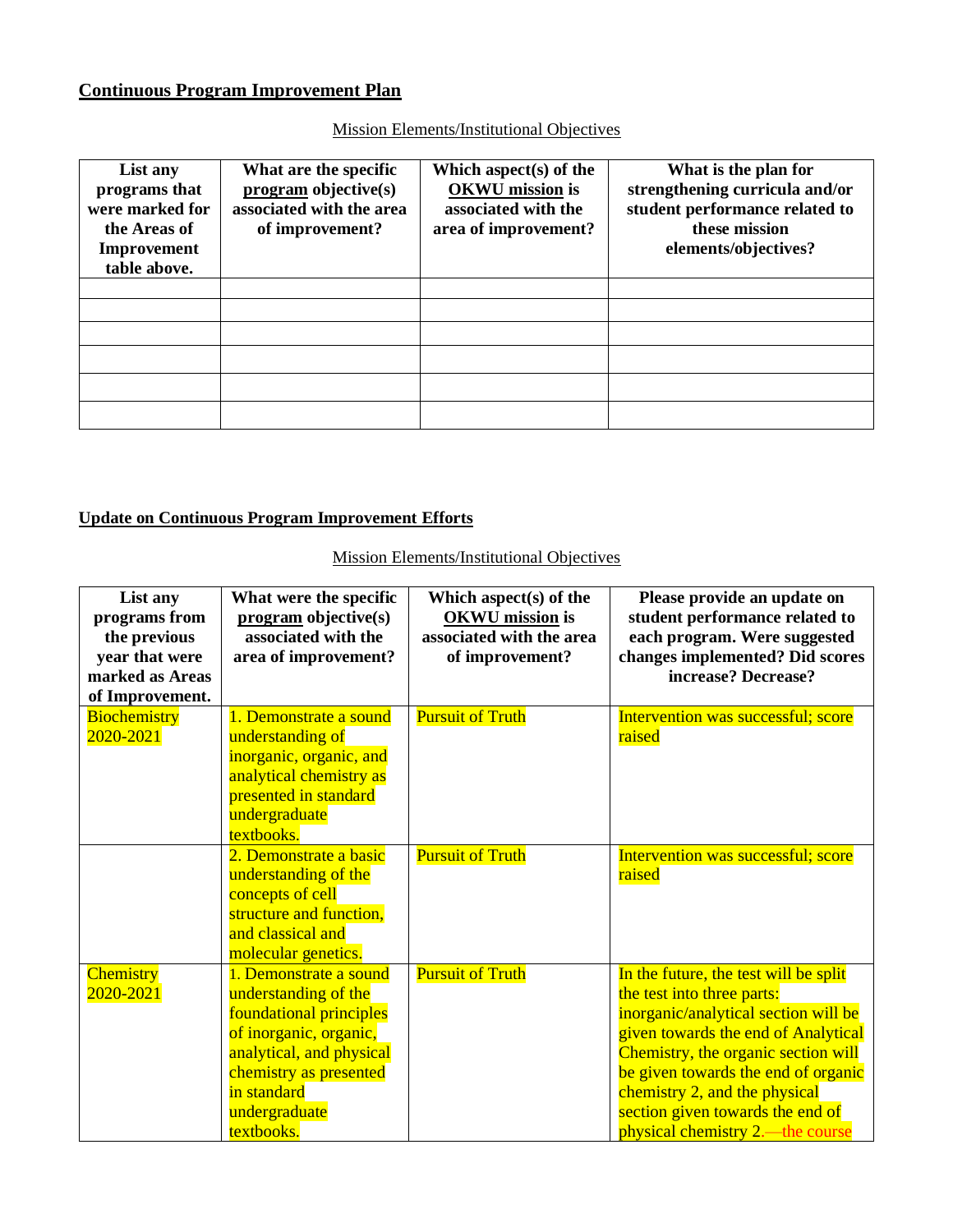| English 2020-<br>2021    | 9. Explain how the<br>divinity of Jesus Christ,<br>the authority of Scripture,<br>the concept of absolute<br>truth, and the practice of<br>biblical living should<br>inform the Christian's<br>study of literature and how<br>these ideas frequently<br>collide with the study of<br>literature from a secular<br>perspective. | Christ<br>Scripture<br>Truth<br>Wisdom | which measures this objective was<br>not taught 21-22<br>Intervention was successful; score<br>raised |
|--------------------------|--------------------------------------------------------------------------------------------------------------------------------------------------------------------------------------------------------------------------------------------------------------------------------------------------------------------------------|----------------------------------------|-------------------------------------------------------------------------------------------------------|
| Psychology 2020-<br>2021 | 3. understanding of the<br>categories of abnormal<br>behavior and theories of<br>etiology and treatment                                                                                                                                                                                                                        | The Pursuit of Truth                   | Intervention was successful; score<br>raised.                                                         |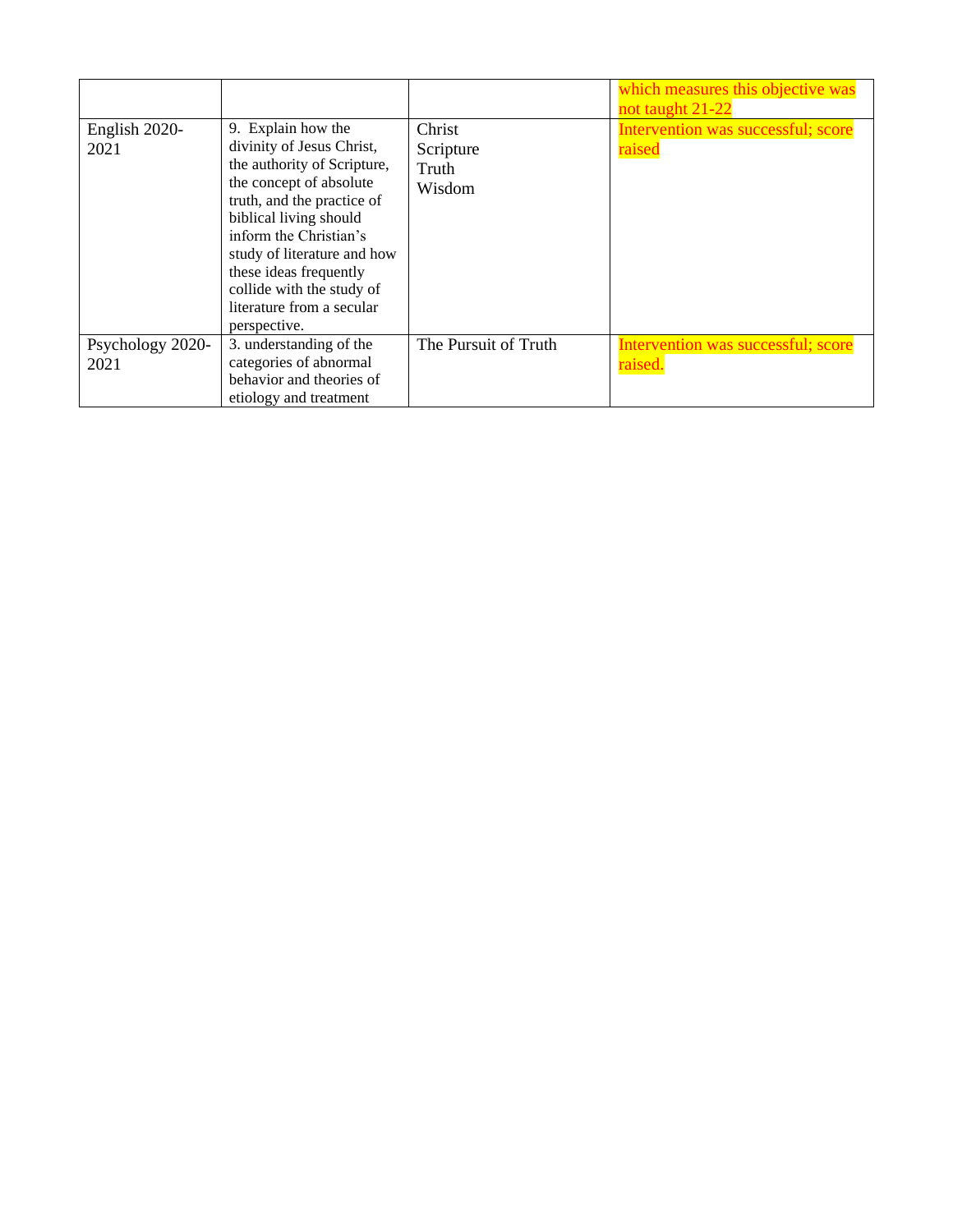1. How did students perform in relation to the program objectives?

• In relation to which program objectives is student performance noticeably strong (Above 4.7)?

| <b>Program</b>                     | <b>Objectives and Data</b>                                                                                                                                                                             | <b>Score</b>            |
|------------------------------------|--------------------------------------------------------------------------------------------------------------------------------------------------------------------------------------------------------|-------------------------|
|                                    |                                                                                                                                                                                                        |                         |
| e.g. Chemistry                     | e.g. Objective 3: Demonstrate a general understanding of the principles of<br>mathematics that are most relevant to other program objectives                                                           | 4.8                     |
|                                    |                                                                                                                                                                                                        |                         |
| <b>Biochemistry</b>                | Objective 5. Demonstrate an understanding of the scientific method and<br>basic laboratory skills including use of analytical instrumentation.                                                         | $\overline{\mathbf{5}}$ |
| <b>Biology</b>                     | Objective 4: Demonstration of a sound basic understanding of the<br>proposed mechanisms of evolution and understanding of Creation.                                                                    | $\overline{\mathbf{5}}$ |
| <b>Digital Cinema</b>              | Objective 2. Demonstrate competence in the strategic planning of media<br>productions.                                                                                                                 | $\overline{\mathbf{5}}$ |
| <b>Digital Cinema</b>              | Objective 4. Demonstrate professionalism in communication across<br>multiple settings and contexts: electronic, interpersonal, presentational,<br>and occupational.                                    | $\overline{\mathbf{5}}$ |
| <b>Graphic Design and Strategy</b> | Objective 2. Demonstrate competence in the strategic planning of media<br>productions.                                                                                                                 | $\overline{\mathbf{5}}$ |
| <b>Graphic Design and Strategy</b> | Objective 4. Demonstrate professionalism in communication across<br>multiple settings and contexts: electronic, interpersonal, presentational,<br>and occupational.                                    | $\overline{\mathbf{5}}$ |
| <b>History</b>                     | Objective 1. Demonstrate knowledge of significant political, economic, and social<br>trends in United States history.                                                                                  | 4.82                    |
| <b>History</b>                     | Objective 2. Demonstrate knowledge of the structure and functioning of<br>American governmental institutions, of their historical origins, and of the<br>constitutional theories upon which they rest. | 5                       |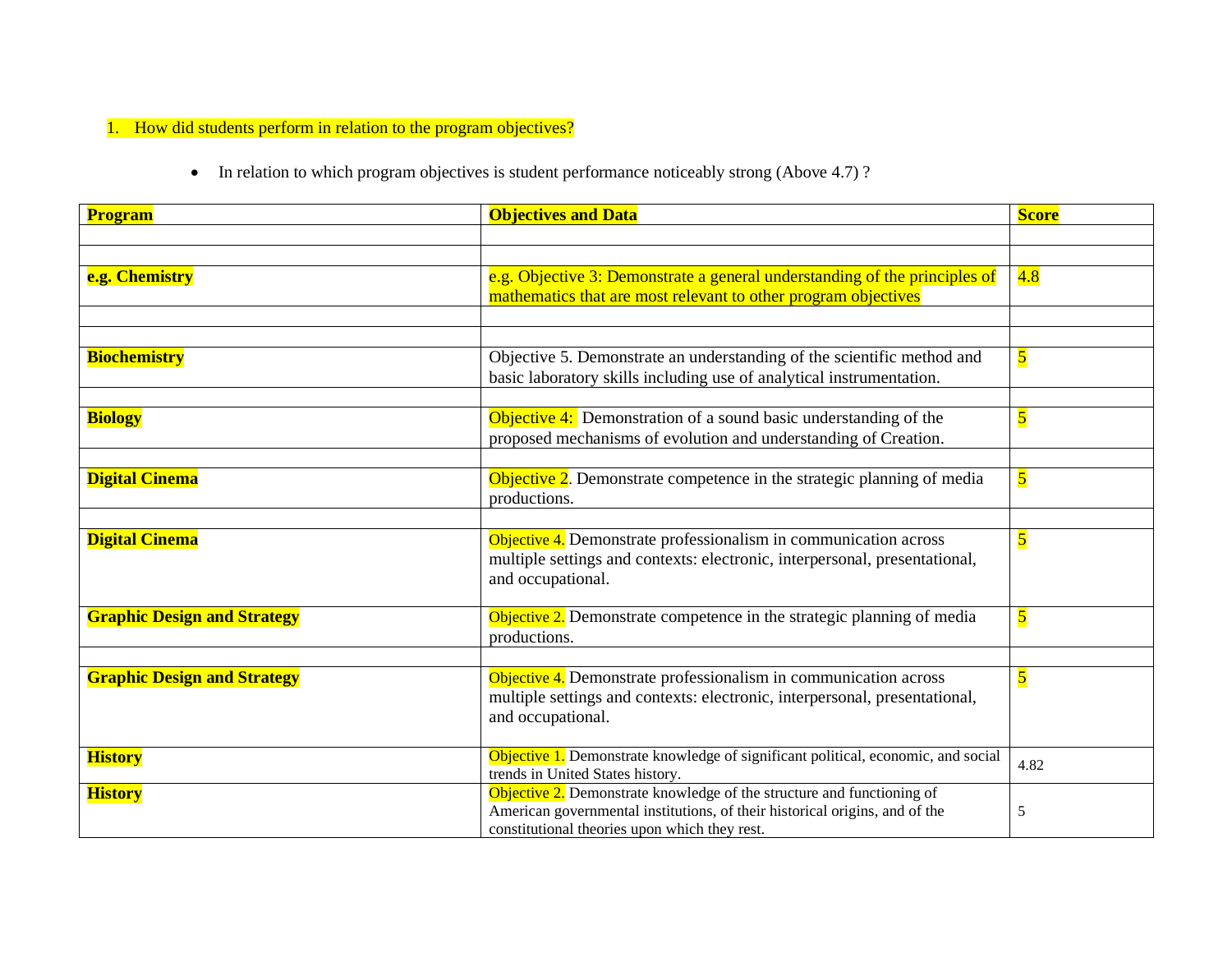| <b>History</b>        | Objective 3. Demonstrate understanding of the theoretical basis for individual                                                                                  |                |  |
|-----------------------|-----------------------------------------------------------------------------------------------------------------------------------------------------------------|----------------|--|
|                       | rights and of how these rights relate to, limit, and are limited by the process of                                                                              | 4.72           |  |
|                       | collective democratic self-governance.                                                                                                                          |                |  |
| <b>History</b>        | Objective 4. Demonstrate understanding of the major schools of western political                                                                                |                |  |
|                       | philosophy and of the cultural and intellectual roots of American identity in a                                                                                 | 4.43           |  |
|                       | broader "western" past and present.                                                                                                                             |                |  |
| <b>History</b>        | Objective 5. Demonstrate aptitude in critical evaluation of historical documents                                                                                |                |  |
|                       | and works of political theory, as evidenced by careful reading and effective                                                                                    | $\sqrt{5}$     |  |
|                       | writing.<br>Objective 6. Demonstrate understanding of methodological approaches to                                                                              |                |  |
| <b>History</b>        | studying the human past and philosophies of government and a sense of the major                                                                                 | 5              |  |
|                       | challenges faced in doing so.                                                                                                                                   |                |  |
| <b>Mathematics</b>    | Objective 2. the ability to construct rigorous, logical proofs through                                                                                          |                |  |
|                       | various methods;                                                                                                                                                | 4.85           |  |
| <b>Mathematics</b>    | Objective 4. skill in the research and communication of mathematics,                                                                                            |                |  |
|                       | including the oral presentation of research;                                                                                                                    | 4.8            |  |
|                       |                                                                                                                                                                 |                |  |
| <b>Mathematics</b>    |                                                                                                                                                                 |                |  |
|                       | <b>Objective 5.</b> the ability to discuss some of the important intersections of                                                                               | 4.8            |  |
|                       | mathematics and religious ideas.<br><b>Objective 1.</b> Demonstrate an understanding of the basic principles involved in                                        |                |  |
| <b>Music Business</b> | music business.                                                                                                                                                 | 5              |  |
| <b>Music Business</b> | <b>Objective 3.</b> Demonstrate an ability to apply practical applications of the                                                                               |                |  |
|                       | principles within music business.                                                                                                                               | 5              |  |
| <b>Music Business</b> | <b>Objective 4.</b> Demonstrate an understanding of how faith can influence decisions                                                                           |                |  |
|                       | within music business.                                                                                                                                          | 5              |  |
| <b>Letters</b>        | <b>Objective 1:</b> By studying Great Books and asking Great Questions,                                                                                         | $\overline{5}$ |  |
|                       | demonstrate the ability to perform a nuanced analysis of material across                                                                                        |                |  |
|                       | multiple disciplines: HEAD.                                                                                                                                     |                |  |
| Letters               | <b>Objective 3:</b> By studying the great books, demonstrate an advanced                                                                                        | 5              |  |
|                       | understanding of critical thinking that leads to great character and                                                                                            |                |  |
|                       | competent leadership: Head                                                                                                                                      |                |  |
|                       |                                                                                                                                                                 |                |  |
| Letters               | <b>Objective 7:</b> Cultural Competency: Students will display cultural competence                                                                              | 5              |  |
|                       | by having cultural self-awareness and a framework of cultural awareness to help<br>them express empathy towards others in both verbal and nonverbal ways and by |                |  |
|                       | displaying attitudes of curiosity, openness, and acceptance with culturally diverse                                                                             |                |  |
|                       | people                                                                                                                                                          |                |  |
|                       |                                                                                                                                                                 |                |  |
|                       |                                                                                                                                                                 |                |  |
|                       |                                                                                                                                                                 |                |  |
|                       |                                                                                                                                                                 |                |  |
|                       |                                                                                                                                                                 |                |  |
|                       |                                                                                                                                                                 |                |  |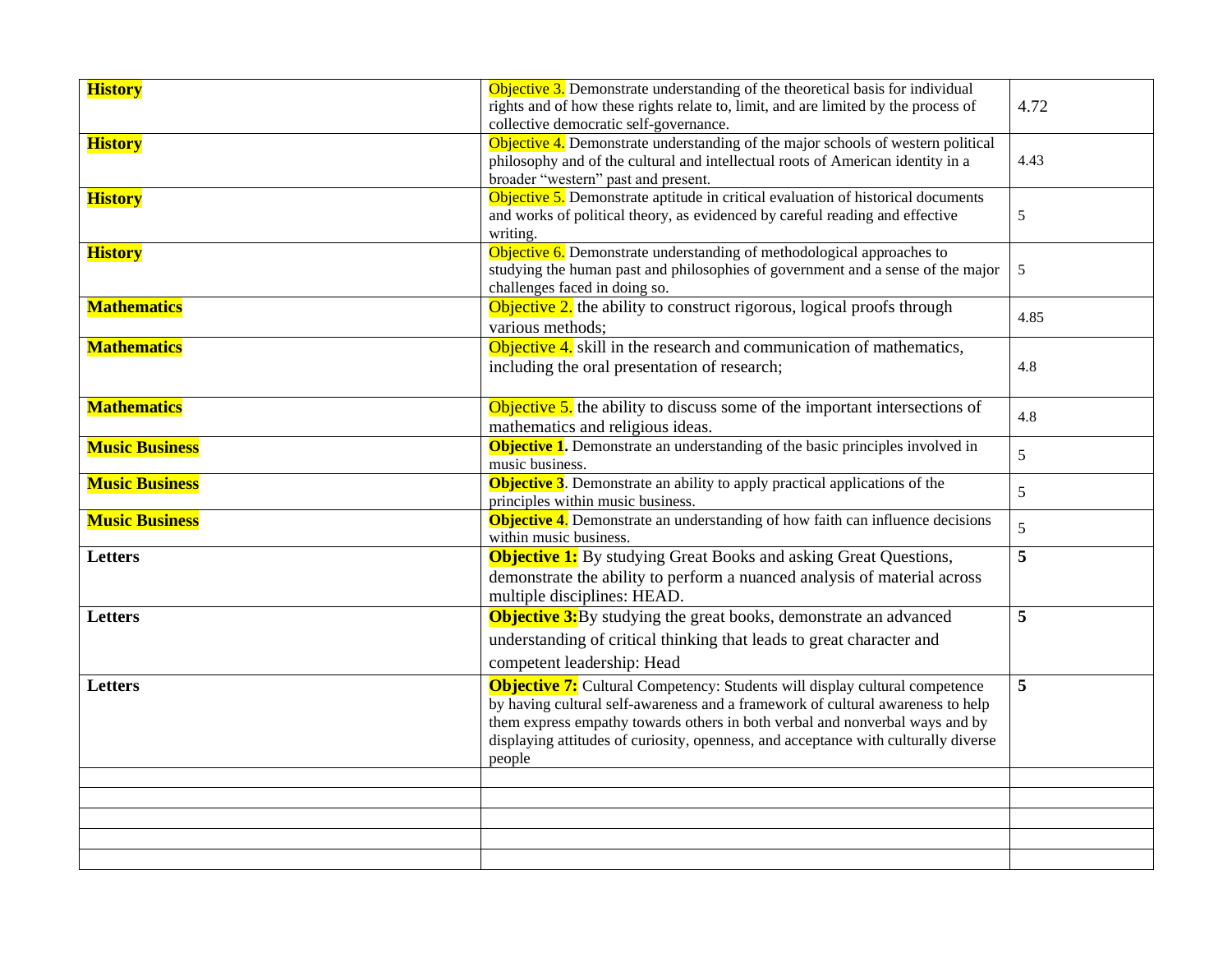| $\overline{a}$ . The contract of the contract of the contract of the contract of the contract of the contract of the contract of the contract of the contract of the contract of the contract of the contract of the contract of th |  |
|-------------------------------------------------------------------------------------------------------------------------------------------------------------------------------------------------------------------------------------|--|
|                                                                                                                                                                                                                                     |  |
|                                                                                                                                                                                                                                     |  |
|                                                                                                                                                                                                                                     |  |
|                                                                                                                                                                                                                                     |  |

• In relation to which program objectives is student performance weak, or below 3.5? (Arts and Sciences uses a 5 pt scale)

| Program             | <b>Objectives</b>                                                                                                                                                                                                                   | Data |
|---------------------|-------------------------------------------------------------------------------------------------------------------------------------------------------------------------------------------------------------------------------------|------|
|                     |                                                                                                                                                                                                                                     |      |
| <b>Biochemistry</b> | Objective 3. Demonstrate a sound understanding<br>of the structure and function of nucleic acids,<br>amino acids, proteins, carbohydrates, and lipids;<br>and basic knowledge of some of their metabolic<br>pathways and syntheses. |      |
|                     |                                                                                                                                                                                                                                     |      |
|                     |                                                                                                                                                                                                                                     |      |
|                     |                                                                                                                                                                                                                                     |      |
|                     |                                                                                                                                                                                                                                     |      |
|                     |                                                                                                                                                                                                                                     |      |
|                     |                                                                                                                                                                                                                                     |      |

- 2. How did students perform in relation to the institutional objectives and mission/pillars?
	- In relation to which institutional objectives and pillars is student performance noticeably strong?

### **See Table Above**

• In relation to which program institutional objectives and pillars is student performance weak?

**See Table Above**